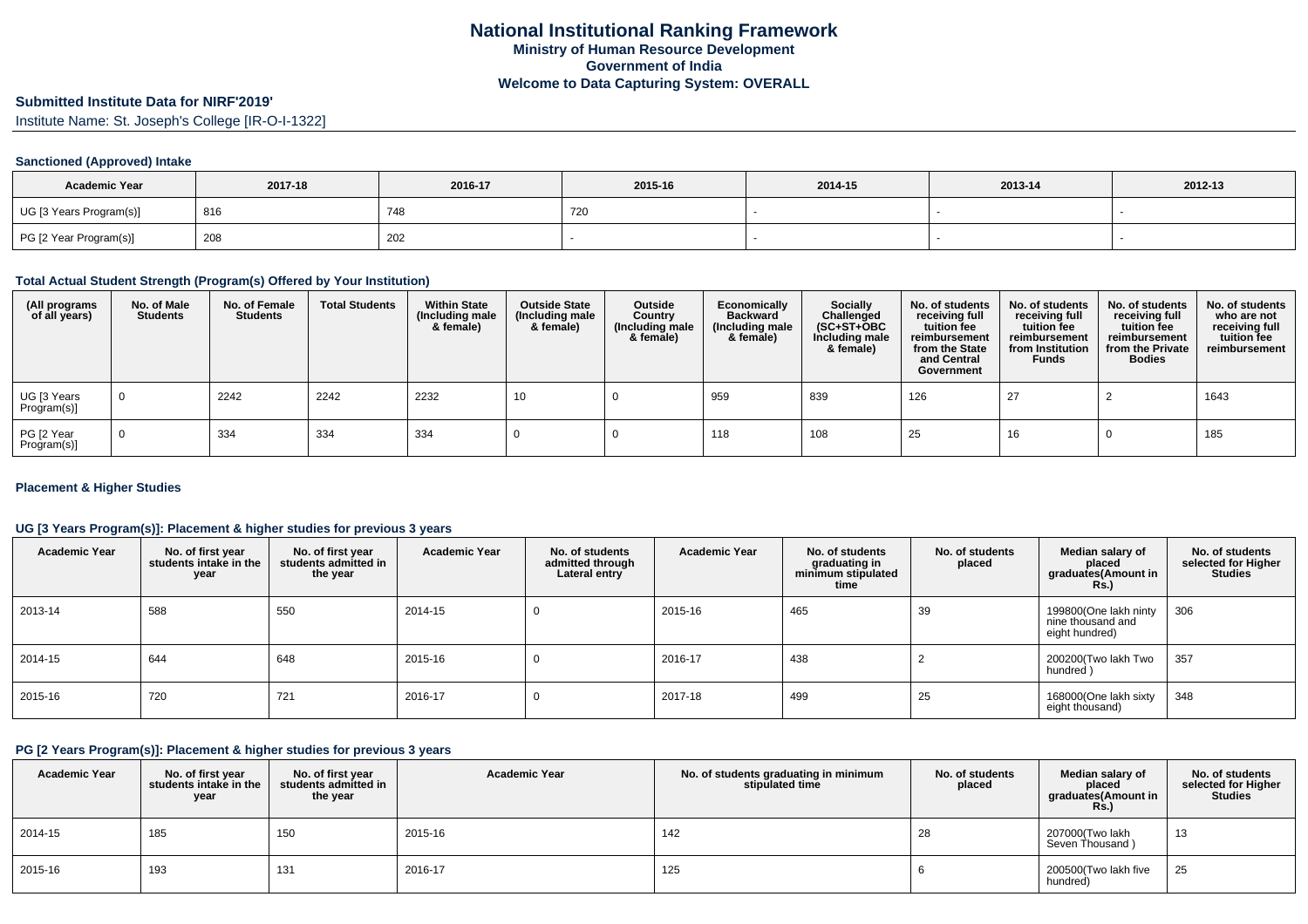| 2016-17 | 202 | 158<br>ט ט | 2017-18 | $\overline{A}$<br>. |  | 168000(One lakh sixtv<br>t thousan<br>$\sim$ $\sim$ | טר<br>-40 |
|---------|-----|------------|---------|---------------------|--|-----------------------------------------------------|-----------|
|---------|-----|------------|---------|---------------------|--|-----------------------------------------------------|-----------|

#### **Ph.D Student Details**

| Ph.D (Student pursuing doctoral program till 2017-18; Students admitted in the academic year 2018-19 should not be entered here.) |         |                       |         |  |  |  |
|-----------------------------------------------------------------------------------------------------------------------------------|---------|-----------------------|---------|--|--|--|
|                                                                                                                                   |         | <b>Total Students</b> |         |  |  |  |
| Full Time                                                                                                                         |         |                       |         |  |  |  |
| Part Time                                                                                                                         |         |                       |         |  |  |  |
| No. of Ph.D students graduated (including Integrated Ph.D)                                                                        |         |                       |         |  |  |  |
|                                                                                                                                   | 2017-18 | 2016-17               | 2015-16 |  |  |  |
| Full Time                                                                                                                         |         |                       |         |  |  |  |
| Part Time                                                                                                                         |         |                       |         |  |  |  |

## **Financial Resources: Utilised Amount for the Capital expenditure for previous 3 years**

| Academic Year                                                                                   | 2017-18                                                                    | 2016-17                                                                                              | 2015-16                                                             |
|-------------------------------------------------------------------------------------------------|----------------------------------------------------------------------------|------------------------------------------------------------------------------------------------------|---------------------------------------------------------------------|
|                                                                                                 | <b>Utilised Amount</b>                                                     | <b>Utilised Amount</b>                                                                               | <b>Utilised Amount</b>                                              |
|                                                                                                 |                                                                            | Annual Capital Expenditure on Academic Activities and Resources (excluding expenditure on buildings) |                                                                     |
| Library                                                                                         | 128210 (One lakh twenty eight thousand two hundred and ten)                | 726222 (seven lakh twenty six thousand and two hundred and<br>twenty two)                            | 341734 (Three lakh forty one lakh seven hundred and thirty<br>four) |
| New Equipment for Laboratories                                                                  | 2432619 (Twenty four lakhs thirty two thousand six hundred<br>ans ninteen) | 1724035 (Seventeen lakhs twenty four thousand and thirty five)                                       | 214462 (Two lakh forteen thousand four hundred and sixty two)       |
| <b>Engineering Workshops</b>                                                                    | 0 (Zero)                                                                   | 0 (Zero)                                                                                             | 0 (Zero)                                                            |
| Other expenditure on creation of Capital Assets (excluding<br>expenditure on Land and Building) | 4607308 (Forty six lakhs seven thousand three hundred and<br>eight)        | 9817939 (Ninty eight lakhs seventeen thousand nine hundred<br>and thirty nine)                       | 2300046 (Twenty three lakhs and forty six)                          |

## **Financial Resources: Utilised Amount for the Operational expenditure for previous 3 years**

| Academic Year                                                                                                                                      | 2017-18                                                                           | 2016-17                                                                                | 2015-16                                                                                  |  |  |  |  |  |
|----------------------------------------------------------------------------------------------------------------------------------------------------|-----------------------------------------------------------------------------------|----------------------------------------------------------------------------------------|------------------------------------------------------------------------------------------|--|--|--|--|--|
|                                                                                                                                                    | <b>Utilised Amount</b>                                                            | <b>Utilised Amount</b>                                                                 | <b>Utilised Amount</b>                                                                   |  |  |  |  |  |
| <b>Annual Operational Expenditure</b>                                                                                                              |                                                                                   |                                                                                        |                                                                                          |  |  |  |  |  |
| Salaries (Teaching and Non Teaching staff)                                                                                                         | 80144136 (eight crore one lakh forty four thousand one<br>hundred and thirty six) | 70321382 (seven crore three lakhs twenty one thousand three<br>hundred and eighty two) | 67772492 (six crore seventy seven lakhs seventy thousand<br>four hundred and ninety two) |  |  |  |  |  |
| Maintenance of Academic Infrastructure or consumables.<br>other running expenditures etc.(excluding maintenance of<br>hostels and allied services) | 13006360 (One crore thirty lakhs six thousand three hundred<br>and sixty)         | 8368283 (eighty three lakhs sixty eight thousand two hundred<br>and eighty three)      | 3005014 (Thirty lakhs five thousand and forty)                                           |  |  |  |  |  |
| Seminars/Conferences/Workshops                                                                                                                     | 2862037 (Twenty eight lakhis sixty two thousand and thirty<br>three)              | 2048793 (twenty lakhs forty eight thousand seven hundred and<br>ninety three)          | 461972 (Four lakhs sixty one thousand nine hundred and<br>seventy two)                   |  |  |  |  |  |

**IPR**

| Calendar year            | 2017 | 2016 | 2015 |
|--------------------------|------|------|------|
| No. of Patents Published |      |      |      |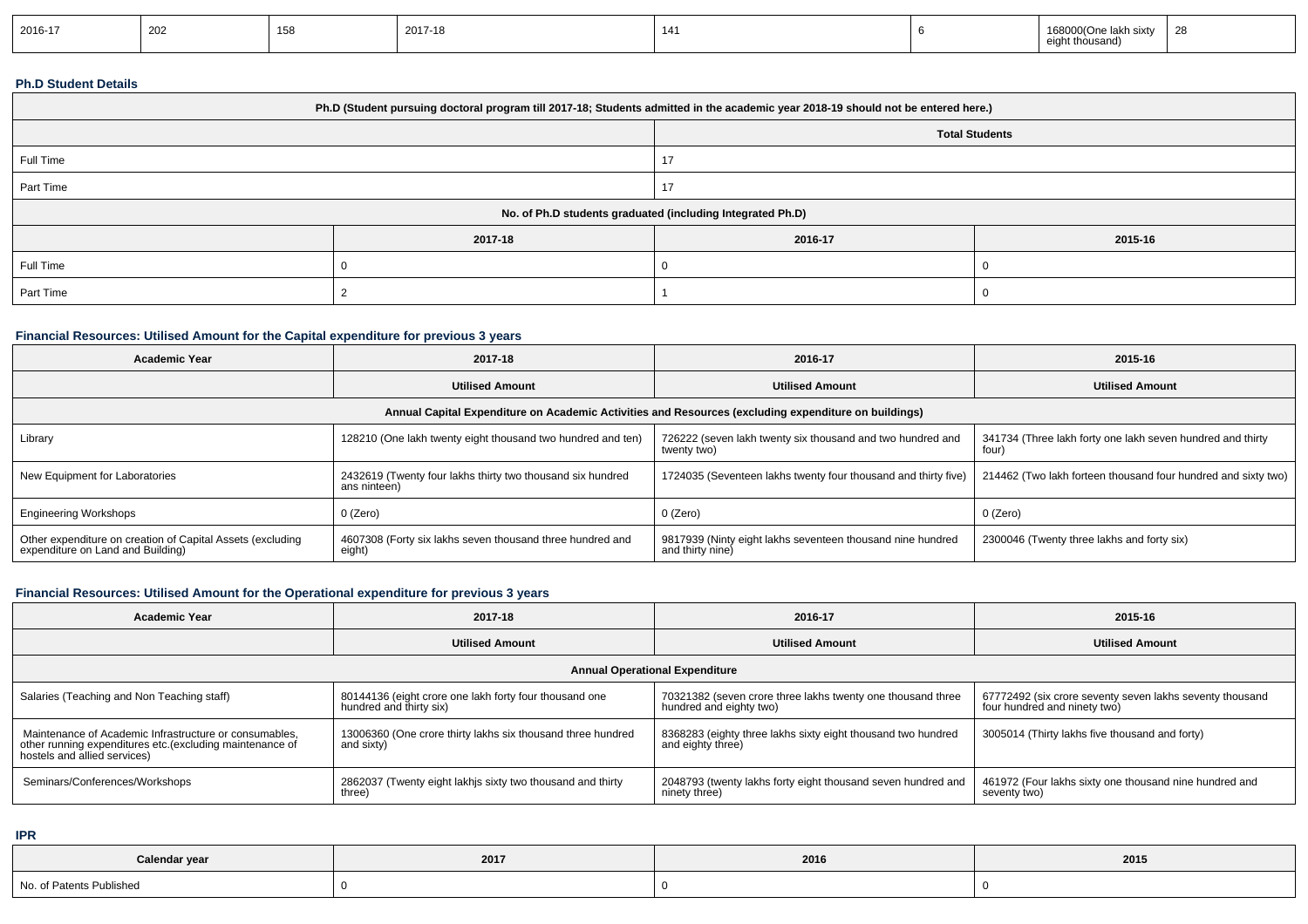| No. of Patents Granted |
|------------------------|
|------------------------|

## **Sponsored Research Details**

| <b>Financial Year</b>                    | 2017-18                                              | 2016-17                                           | 2015-16                                  |
|------------------------------------------|------------------------------------------------------|---------------------------------------------------|------------------------------------------|
| Total no. of Sponsored Projects          |                                                      | 14                                                |                                          |
| Total no. of Funding Agencies            |                                                      |                                                   |                                          |
| Total Amount Received (Amount in Rupees) | 7597200                                              | 7456200                                           | 7438000                                  |
| Amount Received in Words                 | Seventy five lakhs ninety seven thousand two hundred | Seventy four lakhs fifty six thousand two hundred | Seventy four lakhs thirty eight thousand |

## **Consultancy Project Details**

| <b>Financial Year</b>                    | 2017-18                                            | 2016-17                             | 2015-16            |
|------------------------------------------|----------------------------------------------------|-------------------------------------|--------------------|
| Total no. of Consultancy Projects        |                                                    | 10                                  |                    |
| Total no. of Client Organizations        | ່ວ⊺                                                | 26                                  |                    |
| Total Amount Received (Amount in Rupees) | 115370                                             | 37300                               | 17000              |
| Amount Received in Words                 | One lakh fifteen thousand three hundred and sventy | thirty seven thousand three hundred | seventeen thousand |

## **Executive Development Programs (Minimum one year duration)**

| <b>Financial Year</b>                       | 2017-18 | 2016-17 | 2015-16 |  |
|---------------------------------------------|---------|---------|---------|--|
| Total no. of Executive Development Programs |         |         |         |  |
| Total no. of Participants                   |         |         |         |  |
| Total Amount Received (Amount in Rupees)    |         |         |         |  |
| Total Annual Earnings in Words              | Zero    | Zero    | Zero    |  |

## **PCS Facilities: Facilities of physically challenged students**

| 1. Do your institution buildings have Lifts/Ramps?                                                                                                        | Yes, more than 60% of the buildings |
|-----------------------------------------------------------------------------------------------------------------------------------------------------------|-------------------------------------|
| 2. Do your institution have provision for walking aids, includingwheelchairs and transportation from one building to another for<br>handicapped students? | Yes                                 |
| 3. Do your institution buildings have specially designed toilets for handicapped students?                                                                | Yes, more than 40% of the buildings |

#### **Faculty Details**

| 1. How many faculty members of your institution have received highly reputed national/international awards/recognition f<br>Central government agencies in the previous vear (2017-18)? |  |
|-----------------------------------------------------------------------------------------------------------------------------------------------------------------------------------------|--|
|-----------------------------------------------------------------------------------------------------------------------------------------------------------------------------------------|--|

# **Faculty Details**

| Srno | <b>Name</b>            | Age | <b>Designation</b>     | Gender | Qualification | <b>Experience (In</b><br><b>Months)</b> | <b>Is Associated</b><br><b>Last Year</b> | Currently<br>working with<br>institution? | <b>Joining Date</b> | <b>Leaving Date</b> | <b>Association type</b> |
|------|------------------------|-----|------------------------|--------|---------------|-----------------------------------------|------------------------------------------|-------------------------------------------|---------------------|---------------------|-------------------------|
|      | Alby Alphons Baby   28 |     | Assistant<br>Professor | Female | M.Sc.         | 28                                      | Yes                                      | Yes                                       | 01-06-2016          | $- -$               | Adhoc/<br>Contractual   |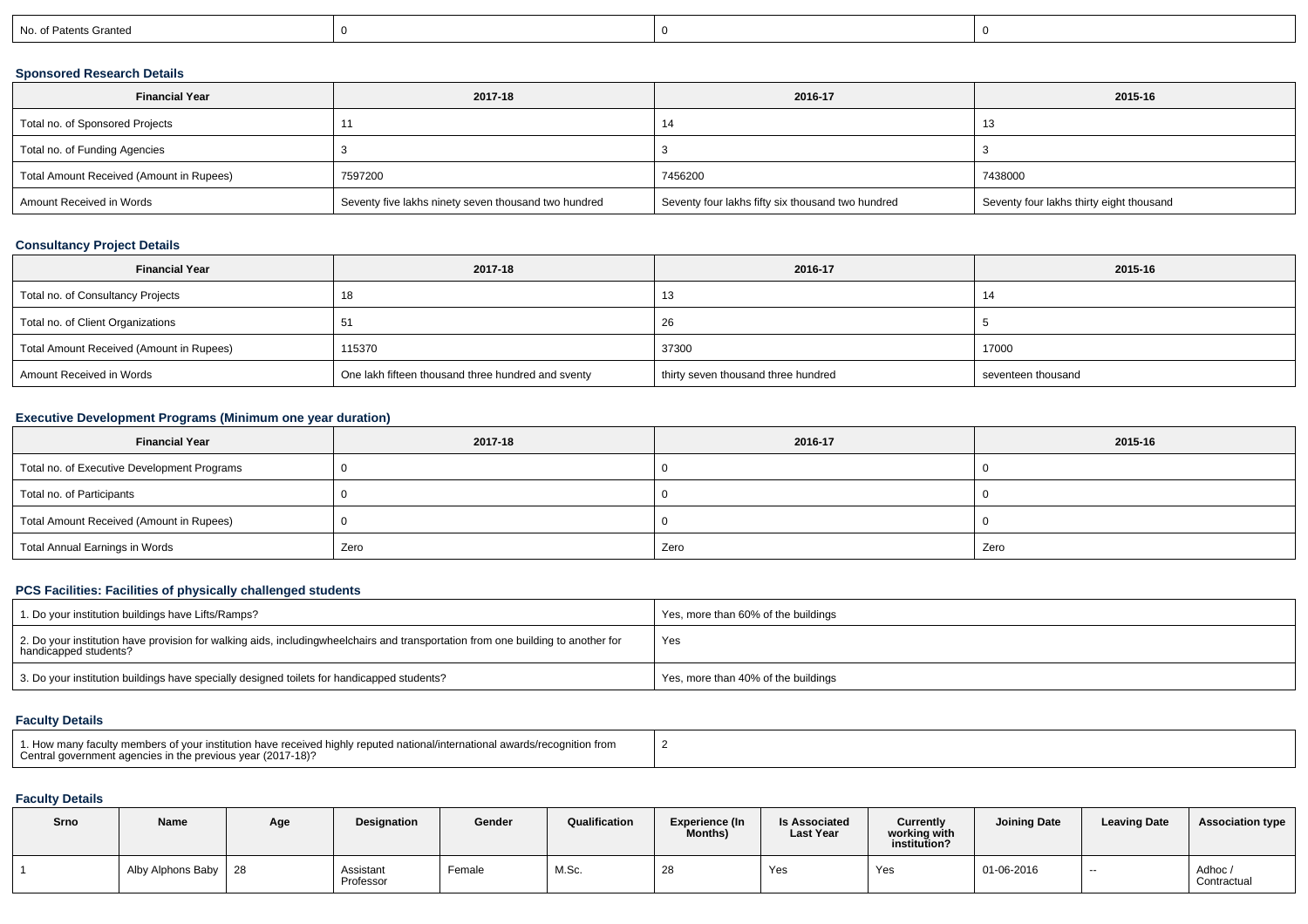| $\overline{2}$ | Dr Bibitha Joseph         | 36 | Assistant<br>Professor | Female | Ph.D       | 32  | Yes | Yes | 02-11-2015 | $\overline{\phantom{a}}$ | Regular                |
|----------------|---------------------------|----|------------------------|--------|------------|-----|-----|-----|------------|--------------------------|------------------------|
| 3              | Dr Kavitha O              | 42 | Assistant<br>Professor | Female | Ph.D       | 84  | Yes | Yes | 26-09-2011 | $\overline{\phantom{a}}$ | Regular                |
| 4              | Dr Sajo Jose              | 37 | Assistant<br>Professor | Male   | Ph.D       | 88  | Yes | Yes | 26-09-2011 | $\overline{\phantom{a}}$ | Regular                |
| 5              | dr Stalin Rapheal         | 42 | Assistant<br>Professor | Male   | Ph.D       | 132 | Yes | Yes | 16-07-2007 | $\overline{\phantom{a}}$ | Regular                |
| 6              | Mr Thomas K I             | 62 | Assistant<br>Professor | Male   | M. Phil    | 396 | Yes | Yes | 18-06-1979 | $\overline{\phantom{a}}$ | Adhoc /<br>Contractual |
| $\overline{7}$ | Ms Anju K P               | 26 | Assistant<br>Professor | Female | M.COM      | 59  | Yes | No  | 03-08-2015 | 31-03-2018               | Adhoc /<br>Contractual |
| 8              | Ms Daisy P K              | 36 | Assistant<br>Professor | Female | M.A        | 76  | Yes | Yes | 01-06-2017 | $\overline{\phantom{a}}$ | Regular                |
| 9              | Ms Evelyn Jose M          | 28 | Assistant<br>Professor | Female | M.A        | 32  | Yes | Yes | 01-08-2015 | $\overline{\phantom{a}}$ | Adhoc /<br>Contractual |
| 10             | Ms Juliet O K             | 27 | Assistant<br>Professor | Female | M.Sc.      | 25  | Yes | Yes | 23-06-2016 | $\overline{\phantom{a}}$ | Adhoc /<br>Contractual |
| 11             | Ms Madhu C A              | 31 | Assistant<br>Professor | Female | M.Sc.      | 47  | Yes | Yes | 02-02-2015 | $\overline{\phantom{a}}$ | Adhoc /<br>Contractual |
| 12             | Ms Nimi Varghese          | 32 | Assistant<br>Professor | Female | M.COM      | 101 | Yes | Yes | 01-07-2016 | $\overline{\phantom{a}}$ | Adhoc /<br>Contractual |
| 13             | Ms Priya C S              | 32 | Assistant<br>Professor | Female | M.Tech     | 15  | Yes | No  | 01-06-2017 | 30-09-2018               | Adhoc /<br>Contractual |
| 14             | Ms Resmi<br>Ramachandran  | 27 | Assistant<br>Professor | Female | <b>MSW</b> | 69  | Yes | Yes | 02-10-2012 | $\overline{\phantom{a}}$ | Adhoc /<br>Contractual |
| 15             | Ms Sherline T I           | 31 | Assistant<br>Professor | Female | M.COM      | 12  | Yes | Yes | 01-11-2017 | $\overline{\phantom{a}}$ | Regular                |
| 16             | Ms Sruthy<br>Balakrishnan | 31 | Assistant<br>Professor | Female | M.Sc.      | 12  | Yes | Yes | 14-06-2017 | $\overline{\phantom{a}}$ | Adhoc /<br>Contractual |
| 17             | Ms Vijaya E S             | 56 | Assistant<br>Professor | Female | M.COM      | 120 | Yes | No  | 01-11-2007 | 31-03-2018               | Adhoc /<br>Contractual |
| 18             | Vidhya Thomas             | 26 | Assistant<br>Professor | Female | M.Sc.      | 32  | Yes | Yes | 02-11-2015 | $\overline{\phantom{a}}$ | Regular                |
| 19             | Dr Alfred Joe             | 31 | Assistant<br>Professor | Male   | Ph.D       | 32  | Yes | Yes | 01-11-2017 | $\overline{\phantom{a}}$ | Regular                |
| 20             | Dr Binu T V               | 33 | Assistant<br>Professor | Female | Ph.D       | 36  | Yes | Yes | 01-11-2017 | $\sim$                   | Regular                |
| 21             | Dr Lisamma John           | 52 | Associate<br>Professor | Female | Ph.D       | 348 | Yes | Yes | 27-07-1989 | $\overline{\phantom{a}}$ | Regular                |
| 22             | Dr Sr Anis K V            | 51 | Assistant<br>Professor | Female | Ph.D       | 161 | Yes | Yes | 01-09-2005 | $\overline{\phantom{a}}$ | Regular                |
| 23             | Dr Viji MO                | 43 | Assistant<br>Professor | Female | Ph.D       | 60  | Yes | Yes | 01-01-2013 | $\overline{\phantom{a}}$ | Regular                |
| 24             | Ms Ambily Jacob           | 34 | Assistant<br>Professor | Female | <b>MCA</b> | 36  | Yes | Yes | 09-09-2015 | $\overline{\phantom{a}}$ | Adhoc /<br>Contractual |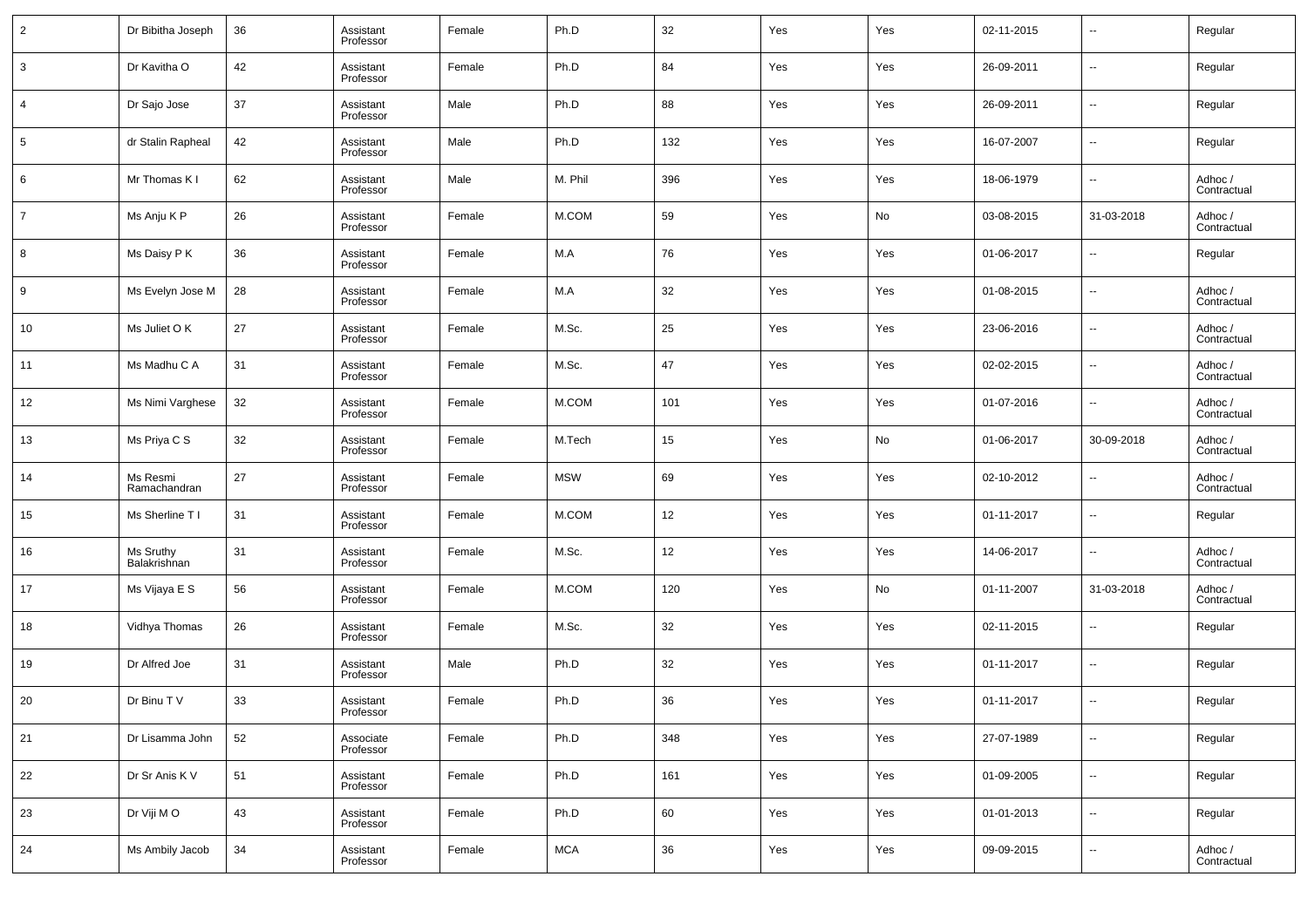| 25 | Ms Aswani Das            | 26 | Assistant<br>Professor | Female | M.Sc.   | 24             | Yes | Yes | 19-07-2016 | $\overline{\phantom{a}}$ | Adhoc /<br>Contractual |
|----|--------------------------|----|------------------------|--------|---------|----------------|-----|-----|------------|--------------------------|------------------------|
| 26 | Ms Deepthi P D           | 28 | Assistant<br>Professor | Female | M.Sc.   | 13             | Yes | Yes | 14-06-2017 | $\overline{\phantom{a}}$ | Adhoc /<br>Contractual |
| 27 | Ms Geetha Jacob          | 43 | Assistant<br>Professor | Female | M.A     | 78             | Yes | Yes | 10-07-2012 | $\overline{\phantom{a}}$ | Regular                |
| 28 | Ms Lakshmi M V           | 29 | Assistant<br>Professor | Female | M.Sc.   | 47             | Yes | Yes | 07-10-2014 | $\overline{\phantom{a}}$ | Adhoc /<br>Contractual |
| 29 | Ms Mary Gisby<br>Poulose | 33 | Assistant<br>Professor | Female | M.Tech  | 81             | Yes | Yes | 10-07-2012 | $\overline{\phantom{a}}$ | Regular                |
| 30 | Ms Nina M M              | 40 | Assistant<br>Professor | Female | M.A     | 120            | Yes | Yes | 01-06-2015 | $\overline{\phantom{a}}$ | Adhoc /<br>Contractual |
| 31 | Ms Rejo T J              | 36 | Assistant<br>Professor | Female | MBA     | 24             | Yes | Yes | 01-06-2016 | $\overline{\phantom{a}}$ | Adhoc /<br>Contractual |
| 32 | Ms Rogie Davis           | 41 | Assistant<br>Professor | Female | M.COM   | 35             | Yes | Yes | 03-08-2015 | $\overline{\phantom{a}}$ | Adhoc /<br>Contractual |
| 33 | Ms Shimi K S             | 32 | Assistant<br>Professor | Female | M.Sc.   | 106            | Yes | Yes | 03-09-2015 | $\overline{\phantom{a}}$ | Adhoc /<br>Contractual |
| 34 | Ms Suitha V S            | 34 | Assistant<br>Professor | Female | M. Phil | 88             | Yes | Yes | 26-09-2011 | $\overline{\phantom{a}}$ | Regular                |
| 35 | Reshma K                 | 23 | Assistant<br>Professor | Female | M.Sc.   | 12             | Yes | Yes | 16-08-2017 | $\overline{\phantom{a}}$ | Adhoc /<br>Contractual |
| 36 | Dr Amrutha P             | 31 | Assistant<br>Professor | Female | Ph.D    | $\overline{7}$ | Yes | Yes | 04-12-2017 | $\overline{\phantom{a}}$ | Regular                |
| 37 | Dr Deena Antony          | 49 | Associate<br>Professor | Female | Ph.D    | 264            | Yes | Yes | 01-02-1996 | $\overline{\phantom{a}}$ | Regular                |
| 38 | Dr Mangalambal N<br>R    | 55 | Associate<br>Professor | Female | Ph.D    | 380            | Yes | Yes | 04-11-1986 | $\overline{\phantom{a}}$ | Regular                |
| 39 | Dr Sr Deeni C J          | 39 | Assistant<br>Professor | Female | Ph.D    | 43             | Yes | Yes | 01-11-2017 | $\overline{\phantom{a}}$ | Regular                |
| 40 | Dr Viji Mary<br>Varghese | 37 | Assistant<br>Professor | Female | Ph.D    | 84             | Yes | Yes | 26-09-2011 | $\overline{\phantom{a}}$ | Regular                |
| 41 | Ms Amritha<br>Thomas     | 29 | Assistant<br>Professor | Female | M. Phil | 8              | Yes | Yes | 01-11-2017 | $\overline{\phantom{a}}$ | Regular                |
| 42 | Ms Babitha Antony        | 43 | Assistant<br>Professor | Female | M. Phil | 205            | Yes | Yes | 01-06-2001 | $\overline{\phantom{a}}$ | Adhoc /<br>Contractual |
| 43 | Ms Della T D             | 23 | Assistant<br>Professor | Female | M.COM   | 13             | Yes | Yes | 14-06-2017 | $\overline{\phantom{a}}$ | Adhoc /<br>Contractual |
| 44 | Ms Jane Varghese         | 27 | Assistant<br>Professor | Female | M.COM   | $36\,$         | Yes | Yes | 01-06-2015 | $\overline{\phantom{a}}$ | Adhoc /<br>Contractual |
| 45 | Ms Leena Louis           | 33 | Assistant<br>Professor | Female | M.COM   | 132            | Yes | Yes | 01-08-2007 | $\overline{\phantom{a}}$ | Adhoc /<br>Contractual |
| 46 | Ms Megha Murali          | 24 | Assistant<br>Professor | Female | M.A     | $\overline{7}$ | Yes | Yes | 04-12-2017 | $\overline{\phantom{a}}$ | Adhoc /<br>Contractual |
| 47 | Ms Nishi                 | 25 | Assistant<br>Professor | Female | M.COM   | 11             | Yes | Yes | 24-07-2017 | $\overline{\phantom{a}}$ | Adhoc /<br>Contractual |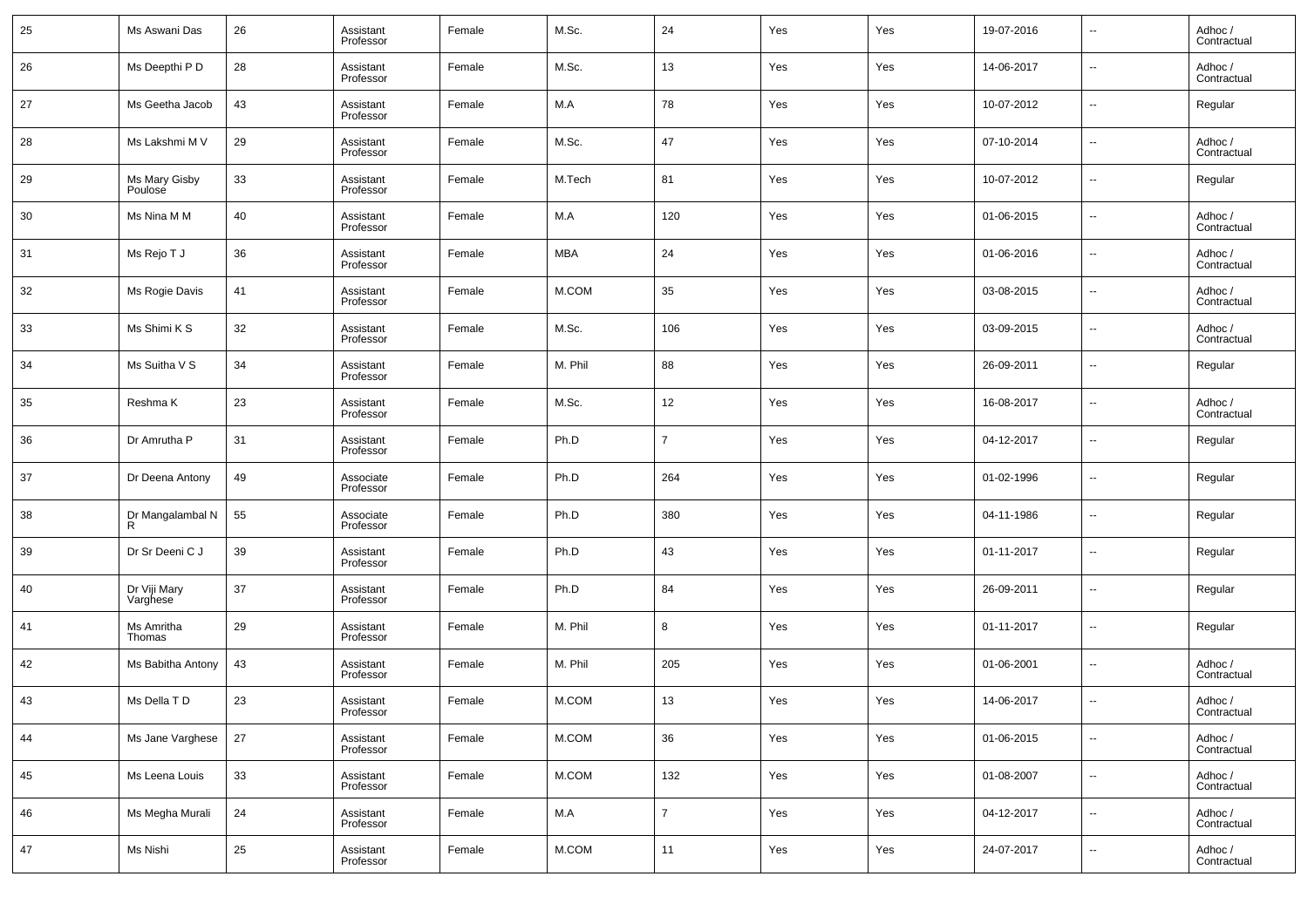| 48 | Ms Rekha C J               | 27 | Assistant<br>Professor | Female | MCJ: Masters of<br>Communication &<br>Journalism | 12  | Yes | Yes | 01-06-2017 | $\overline{\phantom{a}}$ | Adhoc /<br>Contractual |
|----|----------------------------|----|------------------------|--------|--------------------------------------------------|-----|-----|-----|------------|--------------------------|------------------------|
| 49 | Ms Sameena<br>Thomas       | 30 | Assistant<br>Professor | Female | M.A                                              | 36  | Yes | Yes | 07-10-2015 | $\sim$                   | Regular                |
| 50 | Ms Sinda Joy               | 30 | Assistant<br>Professor | Female | M.Sc.                                            | 33  | Yes | Yes | 02-11-2015 | $\overline{\phantom{a}}$ | Regular                |
| 51 | Ms Sumina                  | 41 | Assistant<br>Professor | Female | M.A                                              | 72  | Yes | Yes | 10-07-2012 | $\overline{\phantom{a}}$ | Regular                |
| 52 | Sini Varghese              | 31 | Assistant<br>Professor | Female | M.Sc.                                            | 28  | Yes | Yes | 14-07-2016 | $\overline{\phantom{a}}$ | Regular                |
| 53 | Dr Arunkumar K M           | 31 | Assistant<br>Professor | Female | Ph.D                                             | 29  | Yes | Yes | 18-04-2016 | $\overline{\phantom{a}}$ | Adhoc /<br>Contractual |
| 54 | Dr Gigi Paulose            | 38 | Assistant<br>Professor | Female | Ph.D                                             | 72  | Yes | Yes | 10-07-2012 | $\sim$                   | Regular                |
| 55 | Dr Meena Thomas<br>Irimpan | 55 | Associate<br>Professor | Female | Ph.D                                             | 384 | Yes | Yes | 15-10-1986 | $\sim$                   | Regular                |
| 56 | Dr Sr LillyP L             | 56 | Associate<br>Professor | Female | Ph.D                                             | 299 | Yes | No  | 01-02-1985 | 31-03-2018               | Regular                |
| 57 | Mr James K M               | 63 | Assistant<br>Professor | Male   | M.Sc.                                            | 157 | Yes | Yes | 04-08-2014 | $\overline{\phantom{a}}$ | Adhoc /<br>Contractual |
| 58 | Ms Amrutha M S             | 28 | Assistant<br>Professor | Female | M.Sc.                                            | 24  | Yes | Yes | 18-07-2016 | $\overline{\phantom{a}}$ | Adhoc /<br>Contractual |
| 59 | Ms Beena C A               | 40 | Assistant<br>Professor | Female | M.A                                              | 66  | Yes | Yes | 01-01-2013 | $\overline{\phantom{a}}$ | Regular                |
| 60 | Ms Dhanya V S              | 28 | Assistant<br>Professor | Female | M. Phil                                          | 33  | Yes | Yes | 02-11-2015 | $\overline{\phantom{a}}$ | Regular                |
| 61 | Ms Jiny George V           | 35 | Assistant<br>Professor | Female | <b>MSW</b>                                       | 25  | Yes | Yes | 01-06-2016 | $\overline{\phantom{a}}$ | Adhoc /<br>Contractual |
| 62 | Ms Linet<br>Sebastian      | 31 | Assistant<br>Professor | Female | M.A                                              | 47  | Yes | Yes | 02-02-2015 | $\overline{\phantom{a}}$ | Regular                |
| 63 | Ms Midhusha<br>Johny       | 29 | Assistant<br>Professor | Female | M.Sc.                                            | 24  | Yes | Yes | 25-07-2016 | $\overline{\phantom{a}}$ | Adhoc /<br>Contractual |
| 64 | Ms Praseetha V P           | 26 | Assistant<br>Professor | Female | M.A                                              | 45  | Yes | Yes | 19-10-2015 | $\overline{\phantom{a}}$ | Adhoc /<br>Contractual |
| 65 | Ms Remya S                 | 36 | Assistant<br>Professor | Female | M.COM                                            | 84  | Yes | Yes | 26-09-2011 | $\overline{\phantom{a}}$ | Regular                |
| 66 | Ms Saranya V S             | 25 | Assistant<br>Professor | Female | M.Sc.                                            | 47  | Yes | Yes | 01-06-2017 | $\overline{\phantom{a}}$ | Adhoc /<br>Contractual |
| 67 | Ms Sonima K K              | 34 | Assistant<br>Professor | Female | $\mathsf{M.A}$                                   | 88  | Yes | Yes | 26-09-2011 | $\overline{\phantom{a}}$ | Regular                |
| 68 | Ms Thushara<br>Philip      | 31 | Assistant<br>Professor | Female | M. Phil                                          | 33  | Yes | Yes | 12-09-2015 | $\overline{\phantom{a}}$ | Regular                |
| 69 | Sr Ligy V K                | 42 | Assistant<br>Professor | Female | M. Phil                                          | 119 | Yes | Yes | 20-09-2011 | $\overline{\phantom{a}}$ | Regular                |
| 70 | Dr Benoy Anand             | 31 | Assistant<br>Professor | Male   | Ph.D                                             | 8   | Yes | Yes | 01-11-2017 | $\overline{\phantom{a}}$ | Regular                |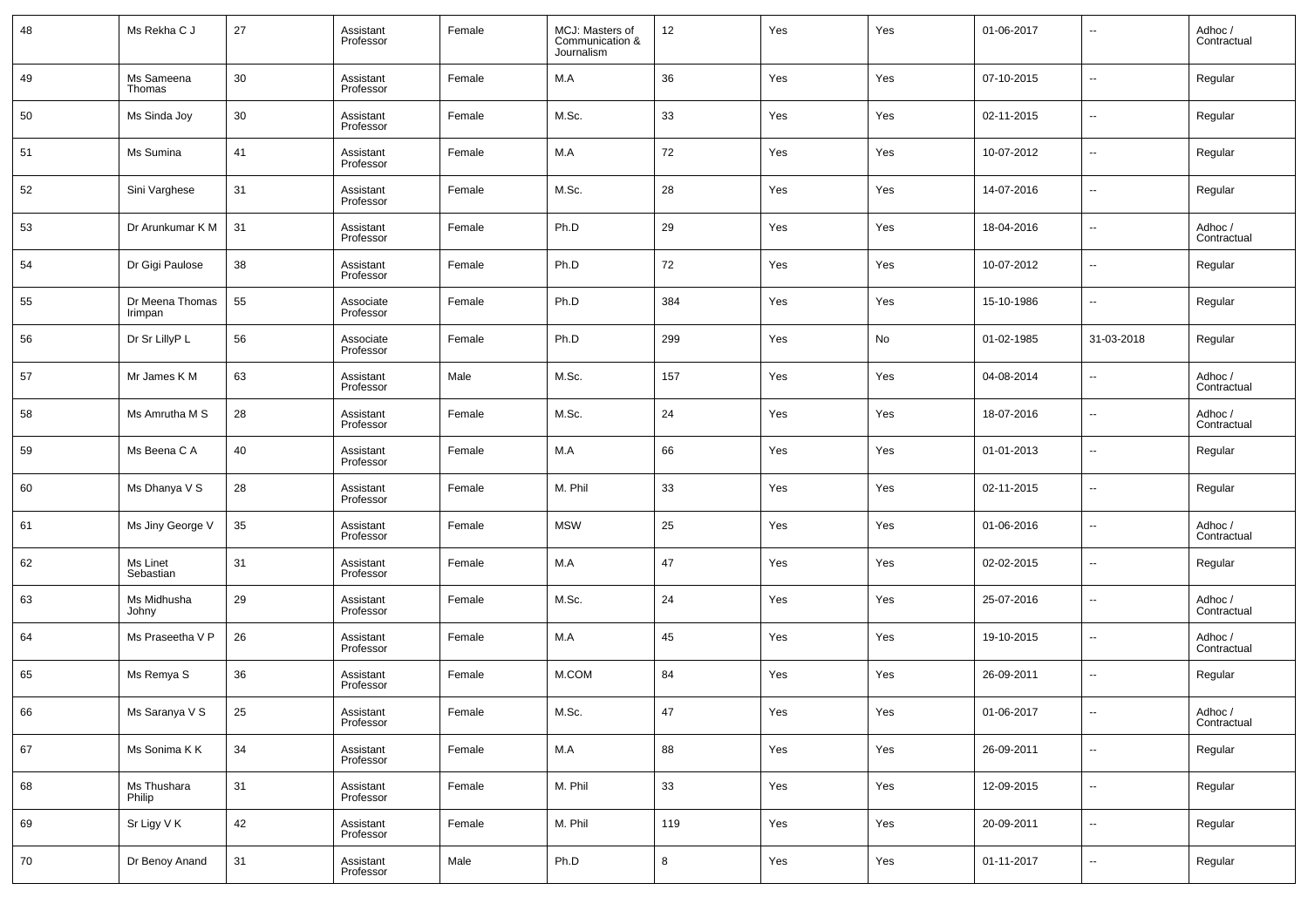| 71 | Dr Jessy<br>Emmanuel    | 56 | Associate<br>Professor | Female | Ph.D       | 291    | Yes | Yes | 06-12-1985 | $\overline{\phantom{a}}$ | Regular                |
|----|-------------------------|----|------------------------|--------|------------|--------|-----|-----|------------|--------------------------|------------------------|
| 72 | Dr Roselin Alex         | 50 | Associate<br>Professor | Female | Ph.D       | 264    | Yes | Yes | 01-01-1996 | $\overline{\phantom{a}}$ | Regular                |
| 73 | Dr Sr Rose Anto         | 55 | Associate<br>Professor | Female | Ph.D       | 354    | Yes | Yes | 02-01-1989 | $\overline{\phantom{a}}$ | Regular                |
| 74 | Mr Siby Linson          | 30 | Assistant<br>Professor | Male   | M. Phil    | 40     | Yes | Yes | 12-09-2015 | $\overline{\phantom{a}}$ | Regular                |
| 75 | Ms Anju Antony          | 31 | Assistant<br>Professor | Female | M. Phil    | 36     | Yes | Yes | 02-02-2015 | $\overline{\phantom{a}}$ | Regular                |
| 76 | Ms Bindhu Davis         | 26 | Assistant<br>Professor | Female | <b>MSW</b> | 17     | Yes | Yes | 01-02-2017 | $\overline{\phantom{a}}$ | Adhoc /<br>Contractual |
| 77 | Ms Elizebath Paul       | 44 | Assistant<br>Professor | Female | M.COM      | 87     | Yes | Yes | 26-09-2011 | $\overline{\phantom{a}}$ | Regular                |
| 78 | ms Jitha Thomas         | 34 | Assistant<br>Professor | Female | M.COM      | 76     | Yes | Yes | 02-02-2015 | $\overline{\phantom{a}}$ | Regular                |
| 79 | Ms Mable Jose T         | 26 | Assistant<br>Professor | Female | <b>MCA</b> | 24     | Yes | No  | 25-07-2016 | 31-03-2018               | Adhoc /<br>Contractual |
| 80 | Ms Neethu Tressa        | 29 | Assistant<br>Professor | Female | M.Sc.      | 20     | Yes | No  | 01-11-2016 | 31-03-2018               | Adhoc /<br>Contractual |
| 81 | Ms Princy Paul          | 26 | Assistant<br>Professor | Female | <b>MSW</b> | 12     | Yes | Yes | 01-08-2017 | $\overline{\phantom{a}}$ | Adhoc /<br>Contractual |
| 82 | Ms Reshma Paul          | 24 | Assistant<br>Professor | Female | <b>MSW</b> | 11     | Yes | Yes | 01-08-2017 | $\overline{\phantom{a}}$ | Adhoc /<br>Contractual |
| 83 | Ms Sherin Jose T        | 36 | Assistant<br>Professor | Female | M.Sc.      | 33     | Yes | Yes | 02-11-2015 | $\overline{\phantom{a}}$ | Regular                |
| 84 | Ms Soumya<br>Stephean   | 33 | Assistant<br>Professor | Female | M.COM      | 111    | Yes | Yes | 20-09-2011 | $\overline{\phantom{a}}$ | Regular                |
| 85 | Ms Veena Sany           | 34 | Assistant<br>Professor | Female | M.A        | 36     | Yes | Yes | 26-10-2015 | $\overline{\phantom{a}}$ | Regular                |
| 86 | Sr Siji P D             | 44 | Assistant<br>Professor | Female | M. Phil    | 113    | Yes | Yes | 26-09-2009 | $\overline{\phantom{a}}$ | Regular                |
| 87 | Aswathy K <sub>R</sub>  | 30 | Assistant<br>Professor | Female | M.Sc.      | 30     | Yes | Yes | 24-07-2017 | $\overline{\phantom{a}}$ | Adhoc /<br>Contractual |
| 88 | Dr Binsy Varghese       | 49 | Associate<br>Professor | Female | Ph.D       | 264    | Yes | Yes | 05-02-1996 | $\overline{\phantom{a}}$ | Regular                |
| 89 | Dr Lilly KO             | 56 | Assistant<br>Professor | Female | Ph.D       | 258    | Yes | No  | 01-01-1997 | 31-03-2018               | Regular                |
| 90 | Dr Shally<br>Anthappan  | 53 | Associate<br>Professor | Female | Ph.D       | 346    | Yes | Yes | 07-09-1989 | $\sim$                   | Regular                |
| 91 | Dr Valsa John C         | 59 | Assistant<br>Professor | Female | Ph.D       | 420    | Yes | Yes | 01-06-2015 | $\overline{\phantom{a}}$ | Adhoc /<br>Contractual |
| 92 | Ms Akhila N             | 27 | Assistant<br>Professor | Female | M.A        | $24\,$ | Yes | Yes | 03-10-2016 | $\overline{\phantom{a}}$ | Adhoc /<br>Contractual |
| 93 | Ms Anju Susan<br>George | 45 | Assistant<br>Professor | Female | M.A        | 76     | Yes | Yes | 10-09-2012 | $\overline{\phantom{a}}$ | Regular                |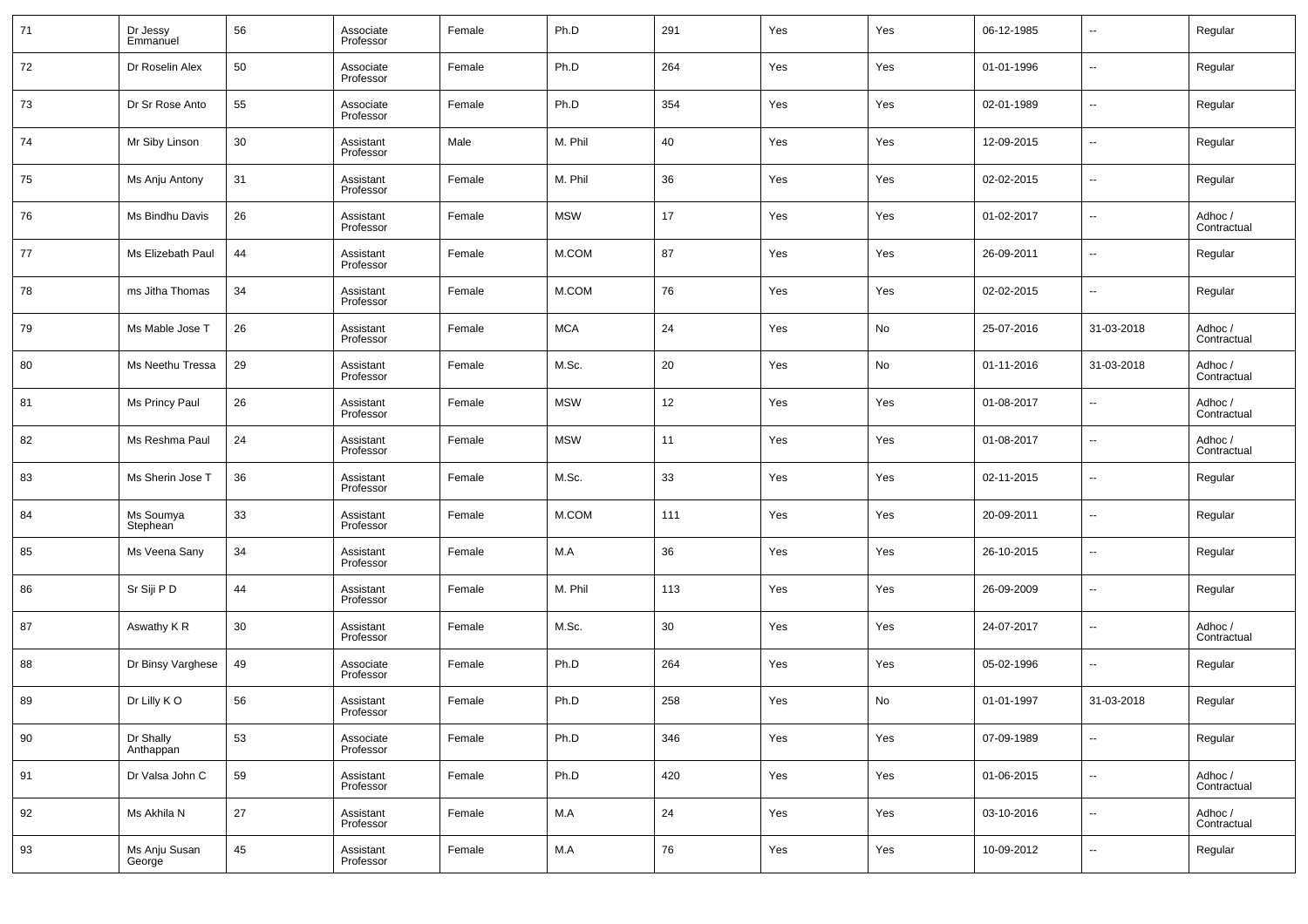| 94  | Ms Deepa Roy                 | 32 | Assistant<br>Professor | Female | M.A       | 39  | Yes | Yes | 14-09-2015 | $\overline{\phantom{a}}$ | Regular                |
|-----|------------------------------|----|------------------------|--------|-----------|-----|-----|-----|------------|--------------------------|------------------------|
| 95  | Ms Femi Francis              | 26 | Assistant<br>Professor | Female | M.Sc.     | 37  | Yes | Yes | 22-07-2014 | $\overline{\phantom{a}}$ | Adhoc /<br>Contractual |
| 96  | Ms<br>Krishnachalitha K<br>C | 31 | Assistant<br>Professor | Female | M.Sc.     | 9   | Yes | Yes | 03-10-2017 | $\overline{\phantom{a}}$ | Adhoc /<br>Contractual |
| 97  | Ms Magniya Davis             | 27 | Assistant<br>Professor | Female | M.Tech    | 13  | Yes | Yes | 07-06-2017 | $\ddotsc$                | Adhoc /<br>Contractual |
| 98  | Ms Nimy P G                  | 32 | Assistant<br>Professor | Female | M. Phil   | 37  | Yes | Yes | 03-06-2015 | $\ddotsc$                | Adhoc /<br>Contractual |
| 99  | Ms Reema<br>Rapheal          | 29 | Assistant<br>Professor | Female | M.A       | 55  | Yes | No  | 22-07-2014 | 31-03-2018               | Adhoc /<br>Contractual |
| 100 | Ms Rincy E B                 | 26 | Assistant<br>Professor | Female | M.Sc.     | 24  | Yes | Yes | 14-07-2016 | $\ddotsc$                | Regular                |
| 101 | Ms Shibitha<br>Emmanual      | 32 | Assistant<br>Professor | Female | M.Sc.     | 30  | Yes | Yes | 03-05-2016 | $\overline{\phantom{a}}$ | Adhoc /<br>Contractual |
| 102 | Ms Steffy Jose K             | 28 | Assistant<br>Professor | Female | M.COM     | 65  | Yes | Yes | 04-02-2013 | $\ddotsc$                | Adhoc /<br>Contractual |
| 103 | Nessy Sani                   | 26 | Assistant<br>Professor | Female | M.Sc.     | 12  | Yes | Yes | 24-07-2017 | $\ddotsc$                | Adhoc /<br>Contractual |
| 104 | Dr Aneesh E M                | 35 | Assistant<br>Professor | Male   | Ph.D      | 101 | Yes | Yes | 10-07-2012 | $\overline{\phantom{a}}$ | Regular                |
| 105 | Dr Figy Jose P               | 36 | Assistant<br>Professor | Female | Ph.D      | 9   | Yes | Yes | 01-11-2017 | $\ddotsc$                | Regular                |
| 106 | Dr Manoj A L                 | 38 | Assistant<br>Professor | Male   | Ph.D      | 57  | Yes | Yes | 02-11-2015 | $\ddotsc$                | Regular                |
| 107 | Dr Sr Jessy K C              | 48 | Assistant<br>Professor | Female | Ph.D      | 181 | Yes | Yes | 10-03-2003 | $\overline{\phantom{a}}$ | Adhoc /<br>Contractual |
| 108 | Geetha E R                   | 25 | Assistant<br>Professor | Female | M.Sc.     | 12  | Yes | Yes | 29-07-2017 | $\overline{\phantom{a}}$ | Adhoc /<br>Contractual |
| 109 | Ms Amrutha<br>DhAarman       | 27 | Assistant<br>Professor | Female | M.A       | 25  | Yes | Yes | 14-06-2016 | $\ddotsc$                | Adhoc /<br>Contractual |
| 110 | Ms Baby J Alappat            | 56 | Associate<br>Professor | Female | M.Sc.     | 336 | Yes | No  | 19-10-1987 | 31-03-2018               | Regular                |
| 111 | Ms Delta Davis T             | 25 | Assistant<br>Professor | Female | M.COM     | 24  | Yes | Yes | 01-06-2016 | $\overline{\phantom{a}}$ | Adhoc /<br>Contractual |
| 112 | Ms Jasmine Jose              | 28 | Assistant<br>Professor | Female | $\sf MCA$ | 12  | Yes | Yes | 01-06-2017 |                          | Adhoc /<br>Contractual |
| 113 | Ms Limna Poulose             | 25 | Assistant<br>Professor | Female | $M.$ COM  | 12  | Yes | Yes | 02-06-2017 | $\overline{\phantom{a}}$ | Adhoc /<br>Contractual |
| 114 | Ms Michelle Vivera           | 37 | Assistant<br>Professor | Female | M.COM     | 131 | Yes | Yes | 01-08-2007 | $\overline{\phantom{a}}$ | Adhoc /<br>Contractual |
| 115 | Ms Poornima Gopi             | 29 | Assistant<br>Professor | Female | M.Sc.     | 36  | Yes | Yes | 02-06-2015 | $\overline{\phantom{a}}$ | Adhoc /<br>Contractual |
| 116 | Ms Remya Chitran<br>K C      | 33 | Assistant<br>Professor | Female | M. Phil   | 24  | Yes | Yes | 06-07-2015 | $\overline{\phantom{a}}$ | Adhoc /<br>Contractual |